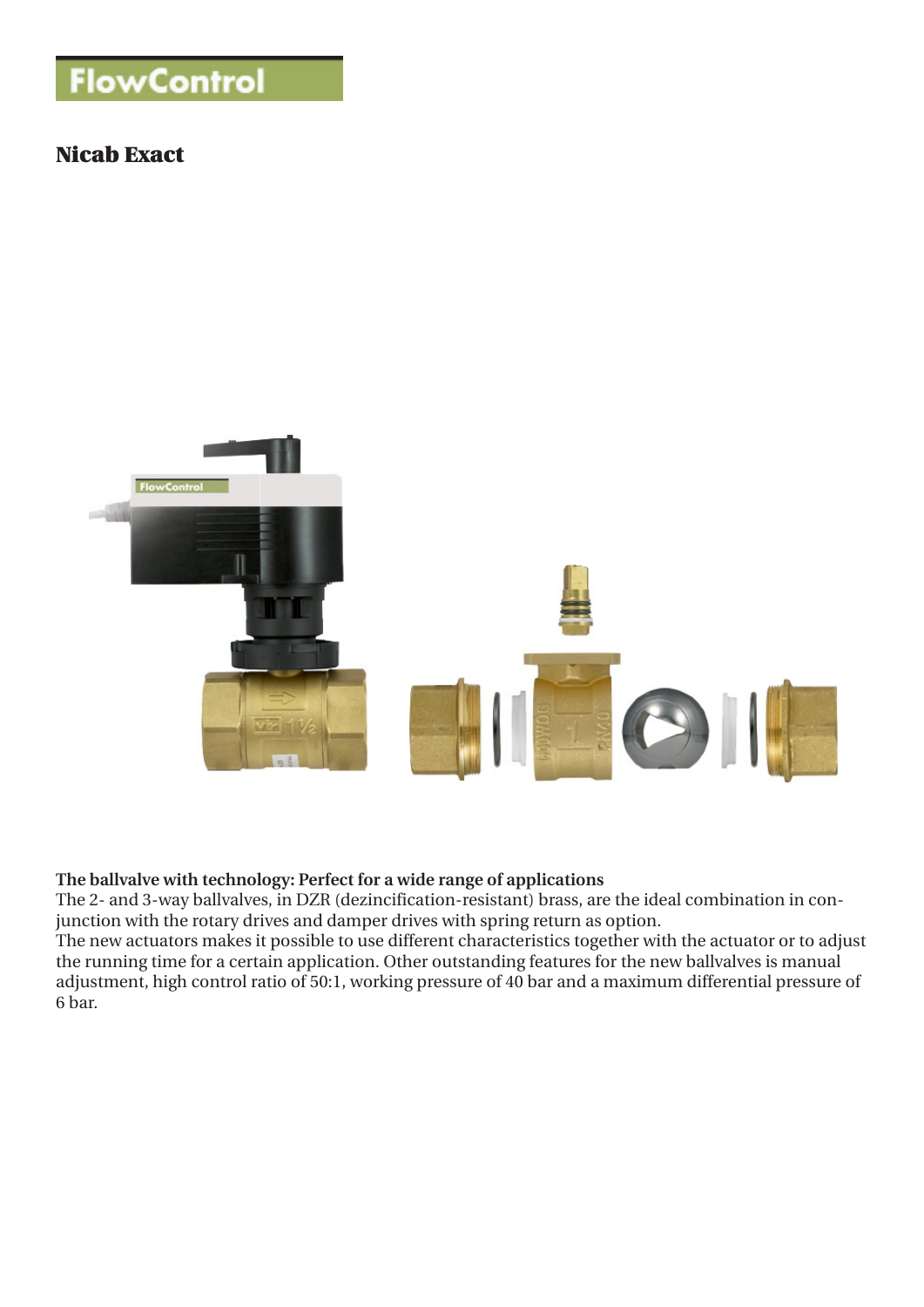## **FlowControl**

## **Nicab Exact regulating ballvalve**

Regulating ballvalve for continuous control of secondary refrigerants.

The valvebody in DZR brass is used in conjunction with Nicab Exact actuator for regulators with analog (output (0...10V) or switching output (2 -or 3- point control). Actuator and valve is connected with a bayonet connection.

- Stepping motor with electronic control unit and maintenance-free gearbox
- The type of characteristic (linear / quadratic / equal-percentage) can be set on the rotary drive
- The mode of action can be changed over directly at the cable
- Electronic load-dependent shut-off by means of stops in the drive
- Coding switches for selecting the characteristic curve and the running time (35 s, 60 s, 120 s)
- Gearbox that can be disengaged for manual ball valve positioning (with manual lever)
- Tool-less assembly with ball valve
- Installation position: vertically upright to horizontal, not suspended

| <b>Description</b>         | DN | <b>Connection</b> | <b>Kys</b>     | Voltage        | Running<br>time / sec. | Weight<br>kg |
|----------------------------|----|-------------------|----------------|----------------|------------------------|--------------|
| 2-way regulating ballvalve | 15 | Rp 1/2"           | 6,3            | 24 V $\sim$ /= | 35/60/120              | 0,99         |
| 2-way regulating ballvalve | 20 | Rp 3/4"           | 10             | 24 V $\sim$ /= | 35/60/120              | 1,02         |
| 2-way regulating ballvalve | 25 | Rp 1"             | 16             | 24 V $\sim$ /= | 35/60/120              | 1,19         |
| 2-way regulating ballvalve | 32 | Rp 1 1/4"         | 25             | 24 V $\sim$ /= | 35/60/120              | 1,43         |
| 2-way regulating ballvalve | 40 | Rp 1 1/2"         | 40             | 24 V $\sim$ /= | 35/60/120              | 1,80         |
| 2-way regulating ballvalve | 50 | Rp 2"             | 63             | 24 V $\sim$ /= | 35/60/120              | 2,46         |
|                            |    |                   |                |                |                        |              |
| 3-way regulating ballvalve | 15 | Rp 1/2"           | $\overline{4}$ | 24 V $\sim$ /= | 35/60/120              | 1,1          |
| 3-way regulating ballvalve | 20 | Rp 3/4"           | 6,3            | 24 V $\sim$ /= | 35/60/120              | 1,2          |
| 3-way regulating ballvalve | 25 | Rp 1"             | 10             | 24 V $\sim$ /= | 35/60/120              | 1,6          |
| 3-way regulating ballvalve | 32 | Rp 1 1/4"         | 16             | 24 V $\sim$ /= | 35/60/120              | 2,0          |
| 3-way regulating ballvalve | 40 | Rp 1 1/2"         | 25             | 24 V $\sim$ /= | 35/60/120              | 2,3          |
| 3-way regulating ballvalve | 50 | Rp 2"             | 63/40          | 24 V $\sim$ /= | 35/60/120              | 3,0          |
|                            |    |                   |                |                |                        |              |

#### **Positioner\***

| Control signal           | $010V$ , Ri > 100 k $\Omega$         | Start point U0               | 0 eller $10V$    |
|--------------------------|--------------------------------------|------------------------------|------------------|
| Position feedback signal | $010V$ , last > 10 k $\Omega$        | Control span AU              | 10V              |
| Power consumption        | 4.9 W<br>8.7 VA                      | Switching range Xsh          | 200 mV           |
| Supply voltage           | 24V <sub>~</sub><br>$±$ 20%, 5060 Hz | Protection class (horizont.) | <b>IP54</b>      |
|                          | $24V = **$<br>$+20\%$ / - 10%        | Protection class             | Ш                |
| Max. medium temp. ***    | 100 °C                               | Response time *              | $200 \text{ ms}$ |
| Perm. ambient temp.      | $-1055$ °C                           |                              |                  |
| Perm. ambient humidity:  | $595%$ rh                            |                              |                  |
|                          | without condensation                 |                              |                  |
|                          |                                      |                              |                  |

| Operating temp.         | $-10130 °C$             |                  | Additional info: |
|-------------------------|-------------------------|------------------|------------------|
| Operating pressure      | $-1050 °C$<br>$+130 °C$ | 40 bar<br>35 bar |                  |
| Valve characteristic    | Equal-percentage        |                  |                  |
| Ball valve rangeability | 500:1 (typical)         |                  |                  |
| Rangeability with drive | $> 100:1$ (typical)     |                  |                  |
| Leakage rate            | 0,001% of kvs value     |                  |                  |
| Rotation angle          | $90^{\circ}$            |                  |                  |

Also for 2-point or 3-point depending on connection type

\*\* 24V = for all functions \*\*\* For medium temp >100 °C use appropriate accessorie 0510420 001







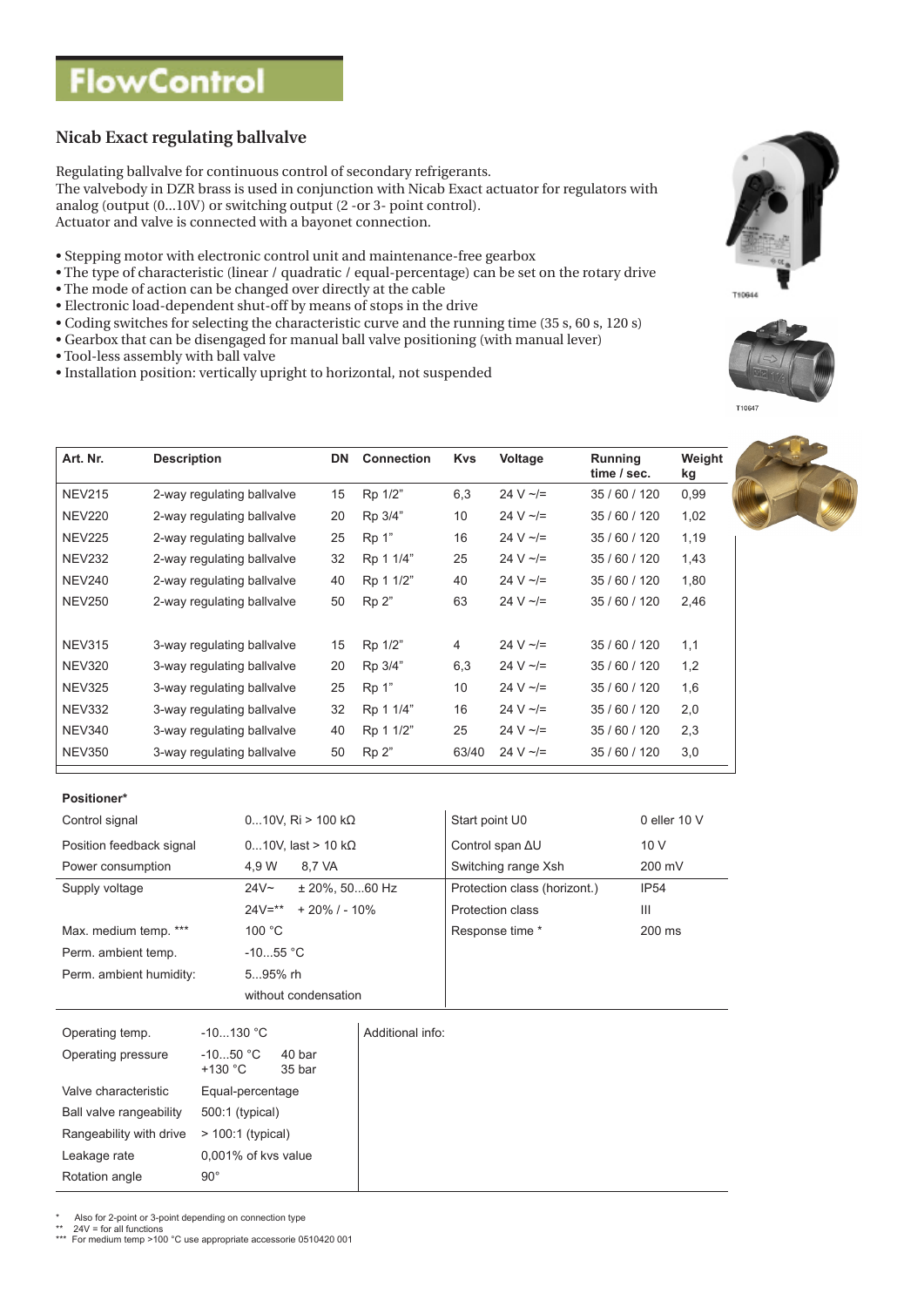# /Control



## Combination of NEV and rotary drive

| <b>Drive unit</b><br>Modell:<br>Running time:<br>Control:                                          | <b>AKM115S</b><br>60s / 120s<br>010V, 2/3 point |             |                       |
|----------------------------------------------------------------------------------------------------|-------------------------------------------------|-------------|-----------------------|
|                                                                                                    | against pressure                                |             |                       |
| Ventil                                                                                             | $\Delta p$ max                                  | $\Delta$ ps | close off<br>pressure |
| <b>NEV215</b><br><b>NEV220</b><br><b>NEV225</b><br><b>NEV232</b><br><b>NEV240</b><br><b>NEV250</b> | 3,5<br>3,5<br>3,5<br>2,4<br>2,4<br>2,4          |             |                       |
| <b>NEV315</b><br><b>NEV320</b><br><b>NEV325</b><br><b>NEV332</b><br><b>NEV340</b><br><b>NEV350</b> |                                                 |             |                       |

## **Actuator function**

Depending on the type of connection (see connecting plan) the drive can be used as a continuous 0...10 V drive or a 2-point (open/closed) or 3-point (open/stop/closed) drive with intermediate position. The running time of the drive can be set in accordance with requirements using coding switches. The equal-percentage, linear or quadratic characteristic curve can be selected using the coding switches. The AKM 115 is combined with ball valves with an equal percentage basic characteristic curve like the NEV 2 or 3 way valves. Manual adjustment takes place by disengaging the gearbox (slide switch next to connecting cable) and simultaneous rotation using the manual adjusting lever. The drive position is indicated by the manual adjusting lever or the indicator knob on the upper part of the drive. Attention: return slide switch after making manual adjustment (engage gearbox).

**Connection as 2-point valve drive**

This open/closed actuation can take place via 2 cables. The drive is connected to the voltage via the blue and brown cables. The control branch of the ball valve is opened by applying voltage to the black cable. When this voltage is switched off, the drive moves to the opposite end position and closes the ball valve.

The unused red and grey lines must not be connected or come into contact with other cables. We recommend that these cables be isolated.

## **Connection as 3-point actuator**

The ball valve can be moved to any position by applying voltage to the brown or black cable. Direction of rotation (viewed from drive to ball valve spindle):

– - axle rotates clockwise with voltage applied to brown cable, closes the ball valve.

– - axle rotates anticlockwise with voltage applied to black cable.

In the end positions (stop in drive, maximum rotation angle of 95 ° reached) or in the event of overloading the electric motor shut-off mechanism is activated (not a limit switch). The rotating angle can be changed by swapping the cables.

The unused red and grey lines must not be connected or come into contact with other cables. We recommend that these cables be isolated.

## **Connection for 0...10 V control voltage**

The built-in positioner controls the drive depending on the controller output signal y.

Direction of rotation (viewed from drive to ball valve spindle): Mode of action 1 (mains voltage applied to brown cable): As the output signal increases, the driver axle rotates anticlockwise and opens the control passage of the ball valve. Mode of action 2 (mains voltage applied to black cable): As the output signal increases, the driver axle rotates clockwise and closes the control passage of the ball valve. The start point and the control span are fixed. Voltage must only be applied to either the brown cable or the black cable. The cable that is not used must be isolated (if not connected to a switch). Since the start point and the control span are fixed, a split range unit is needed to adjust partial ranges (accessory). After manual adjustments or if the voltage has been interrupted for more than 5 minutes the drive recalibrates itself, with a running time of 60 s in all cases. When the supply voltage is applied the stepping motor moves to the 100% position, makes the connection to the driver axle, moves to the 0% position and therefore defines the operating range. It isthen possible to move to any position between a rotation angle of 0 und 90 °, depending on the control voltage. Thanks to the electronics no steps are lost, and the drive does not require occasional recalibration. The parallel running of several drives of this type is guaranteed. The positional feedback  $y0 = 0...10$  V corresponds to the effective rotation angle of 0 to 90 °. If the 0...10 V control signal is interrupted and mode of action 1 is connected, the ball valve is fully closed (0% position). The characteristic curve of the ball valve can be selected using the coding switch. Characteristic curves can only be generated if the drive is used as a continuous drive. The running times can be selected using other switches. These can be used regardless of whether the 2-point, 3-point or continuous function has been selected.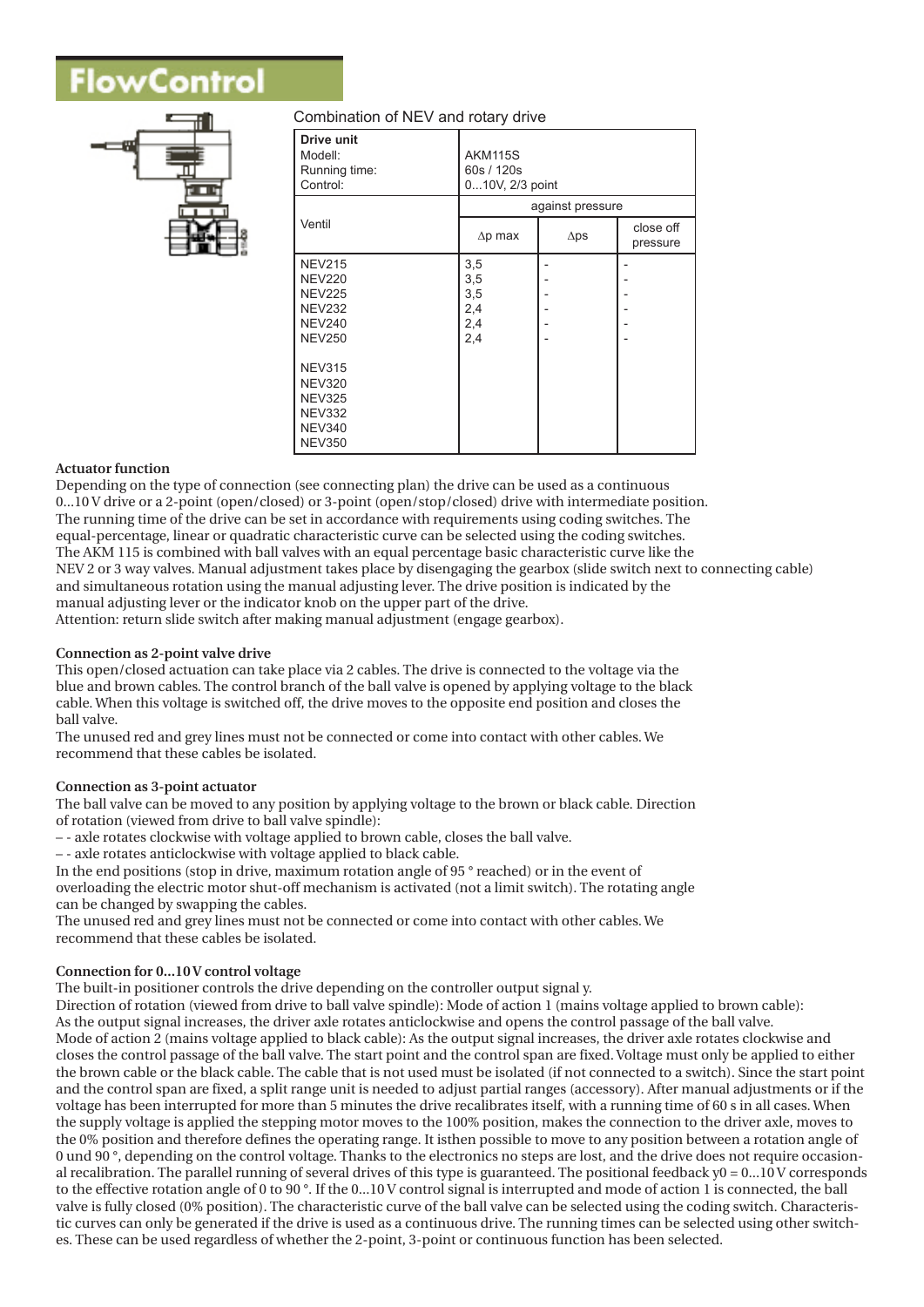## **Switch for running time and characteristics**

| Kodomkopplare                            | Jianas                            | M<br>Yorszo      | M)<br>$\frac{\sqrt{\frac{2}{n}}}{\sqrt{n}}$     | Gångtid/vridvinkel<br>$s/90^\circ$ |
|------------------------------------------|-----------------------------------|------------------|-------------------------------------------------|------------------------------------|
| 3<br>2<br>1<br>On<br>$\mathbb{R}$<br>Off | $\overline{\mathbf{v}}$<br>stroke | stroke<br>Signal | $\overline{\mathbf{v}}$<br>$=$ %<br>Signal      | 120 s $±$ 4                        |
| $\overline{c}$<br>3<br>1<br>On<br>Off    | $\overline{\mathbf{v}}$<br>stroke | stroke<br>Signal | $\overline{\nabla}$<br>$\mathsf{x}^2$<br>Signal | $120 s \pm 4$                      |
| 2<br>3<br>1<br>On<br>Off                 | $\overline{\mathbf{v}}$<br>stroke | stroke<br>Signal | $\overline{v}$<br>lin<br>Signal                 | $120 s \pm 4$                      |
| 2<br>3<br>1.<br>On<br>Off                | ⊽≬<br>stroke                      | stroke<br>Signal | ⊽≬<br>$=$ %<br>Signal                           | $60 s \pm 2$                       |
| 2<br>3<br>1<br>On<br>Off                 | $\overline{\mathbf{v}}$<br>stroke | stroke<br>Signal | $\overline{\nabla}$<br>$\mathsf{x}^2$<br>Signal | $60 s \pm 2$                       |
| 2 <sub>3</sub><br>1<br>On<br>Off         | $\overline{\mathbf{v}}$<br>stroke | stroke<br>Signal | $\overline{v}$<br>lin<br>Signal                 | $60 s \pm 2$                       |
| 2 <sub>3</sub><br>1.<br>On<br>Off        | $\overline{\mathbf{v}}$<br>stroke | stroke<br>Signal | ⊽Å<br>$=$ %<br>Signal                           | $35 s \pm 1$                       |
| 123<br>On<br>Off                         | ⊽≬<br>stroke                      | stroke<br>Signal | ⊽<br>lin<br>Signal                              | $35 s \pm 1$                       |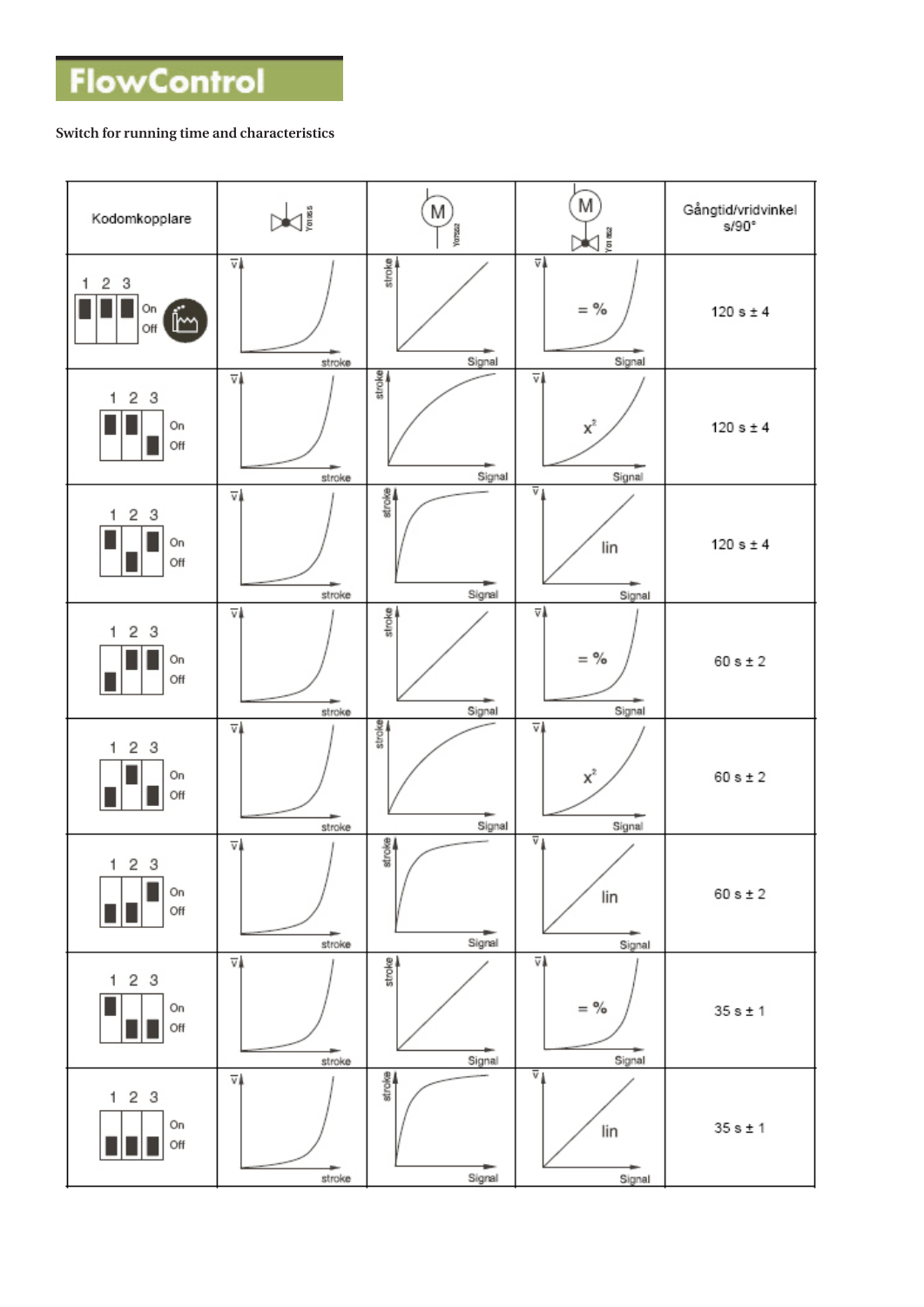## **Valve function**

The control ball valve can be controlled to any intermediate position using an electric drive. Closing against the operating pressure is possible with the AKM 105, 115(S) drive or the valve drive with spring return AKF 112, 113(S), and closing with the operating pressure is not permitted.

### Closing against the pressure



### **Description**

These control ball valves are characterised by being extremely reliable and accurate, and make a considerable contribution to providing environmentally friendly control. They comply with the most demanding requirements such as a quick-closing function, coping with differential pressures, controlling media temperatures and providing a shut-off facility – all with a low-noise design.The spindle of the ball valve is automatically connected to the axle carrier of the drive. The brass ball regulates an equalpercentage flow in the control branch. The tightness of the ball is safeguarded by the Teflon collar that is inserted into the body. An EPDM O-ring is inserted behind these two collars. These O-rings permit the ball and both collars to make a small axial movement that provides an extremely good seal and generates little torque.

The tightness of the spindle is safeguarded by 2 O-rings that cannot be replaced if leakage occurs.

### **Engineering and fitting notes**

The valves are combined with the rotary drives with or without spring return. The drive is directly attached to the ball valve and held in place by a bayonet connection. The drive axle is connected to the spindle automatically, for which purpose the axle of the ball valve must be in an intermediate position. During the commissioning of the system the drive moves to the open position and both devices are connected automatically. The rotation angle of the ball valve is also detected by the drive, meaning that no other settings are required. The characteristic curve of the drives can be set to linear or quadratic. In order to prevent the ball valve from blocking in the final position, the drive makes a rotation angle movement of approx. 30° if the output signal has not changed at the final positions for about 3 days.

In order to prevent impurities from being retained in the water (e.g. welding beads, rust particles etc.) and damaging the Teflon collar, strainers must be installed on each floor or in each feed pipe. For strainers see accessories, pay attention to usage and temperature range for each model. For water requirements see VDI 2035.

All ball valves must only be used in closed circuits. Excessive oxygen content in open circuits can destroy the valve. In order to prevent this, an oxygen binding material must be used; the manufacturer of the solution must be consulted with regard to compatibility in order to prevent corrosion. The material list can be used for this purpose.

The fittings are usually insulated in the systems. Care must be taken not to insulate the flange that holds the drive when doing this. In order to prevent disturbing flow noise in quiet rooms, the pressure difference across the valve must not exceed 50% of the specified values. The crank handle is fixed to the drive. In order to operate the crank handle the manual adjustment knob on the drive must be pushed downwards. The drive will not operate until this knob is moved back to the upper position. There is also a square on the crank handle that matches the square of the ball valve spindle.

#### **Use with water**

When water is being used that has been mixed with glycol or inhibitor, compatibility with the materials and seals in the valve should be clarified with the manufacturer for safety reasons. We recommend using a concentration of between 20% and 55% when glycol is being used.

The valves are not suitable for use in potentially explosive areas. The materials that have been selected are approved for use with drinking water. The entire valve as a unit is not certified for use with drinking water.

#### **Installation position**

The final control element can be installed in any position, but a suspended installation position is not recommended. Condensation and dripping water must be prevented from penetrating the drive.